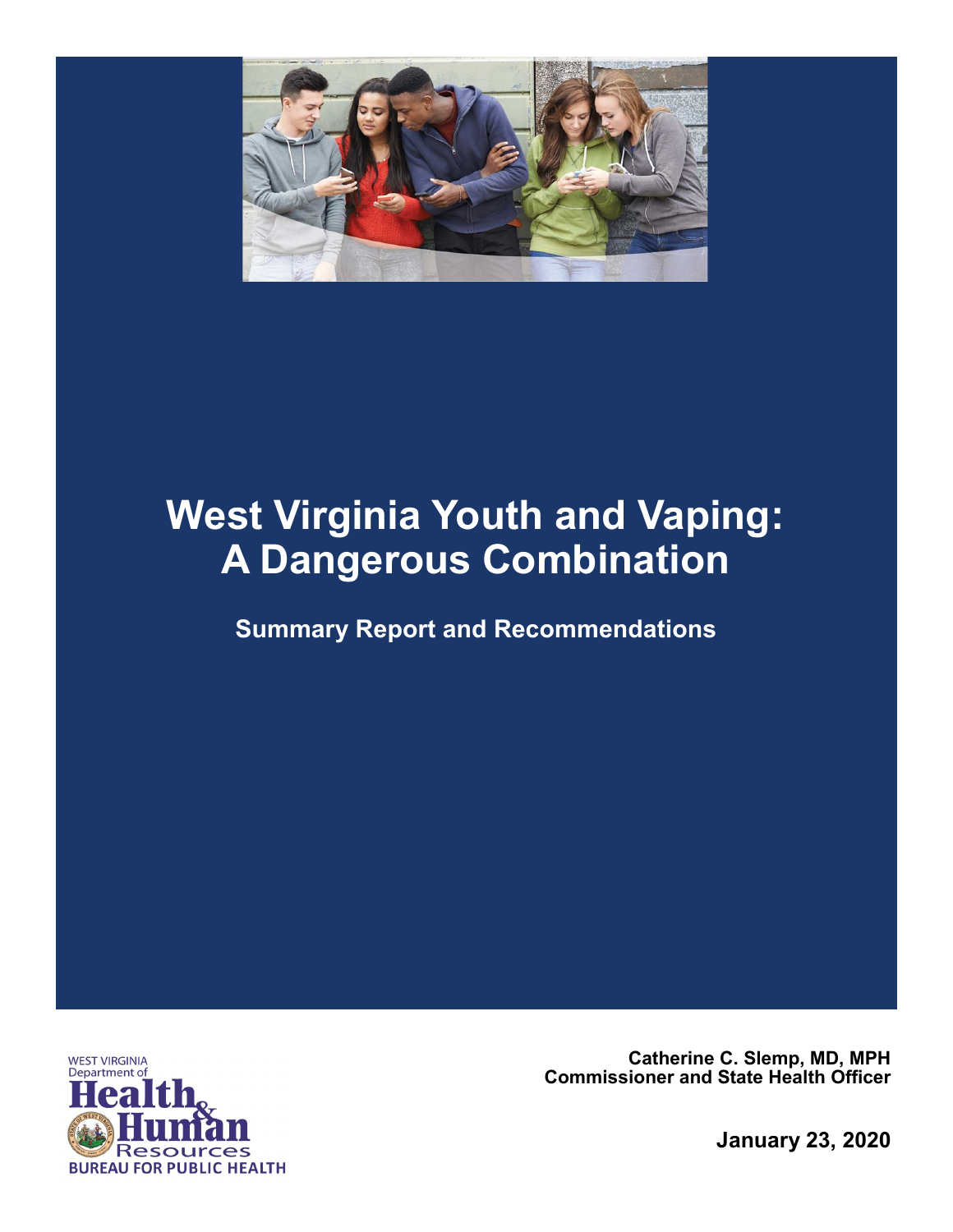#### **INTRODUCTION**

E-cigarettes were first introduced more than a decade ago when tobacco use among youth was continuing to decline in West Virginia and across the U.S. Vaping among youth was present, but markedly lower than use of combustible cigarettes. With the development of small, readily disguisable, and flavored products introduced and marketed by the industry in recent years, youth nicotine use has skyrocketed to the dismay of parents, school officials, health officials, and others. With the absence of U.S. Food and Drug Administration (FDA) regulation of vapor products and promotion by targeted social media, youth nicotine use has reached epidemic proportions among students in West Virginia and across the country according to the U.S. Surgeon General. Adult and youth tobacco use in West Virginia has historically exceeded national levels. E-cigarette use is no exception. Youth use of and exposure to nicotine-based products in West Virginia has escalated in the past two years. This trend is alarming given the irreparable adverse impact of nicotine use during adolescence, a time of rapid and continuing brain and social development, making youth susceptible to lifelong addiction, and potentially promoting addiction to other substances that can result in permanent brain and behavioral changes.

On December 20, 2019, federal legislation raised the minimum age for tobacco sales to 21. The regulation of retail sales of tobacco and tobacco products is largely enforced by the FDA, which plans to promulgate rules related to enforcement of the new law and regulation of youth-oriented flavored vaping products in 2020.

Prior to federal action, and in response to its ongoing investigation of the outbreak of e-cigarette, or vaping, product use-associated lung injury, the West Virginia Department of Health and Human Resources (DHHR), Bureau for Public Health, launched an interdisciplinary study of youth vaping in West Virginia. The results of the study are summarized in the pages that follow.

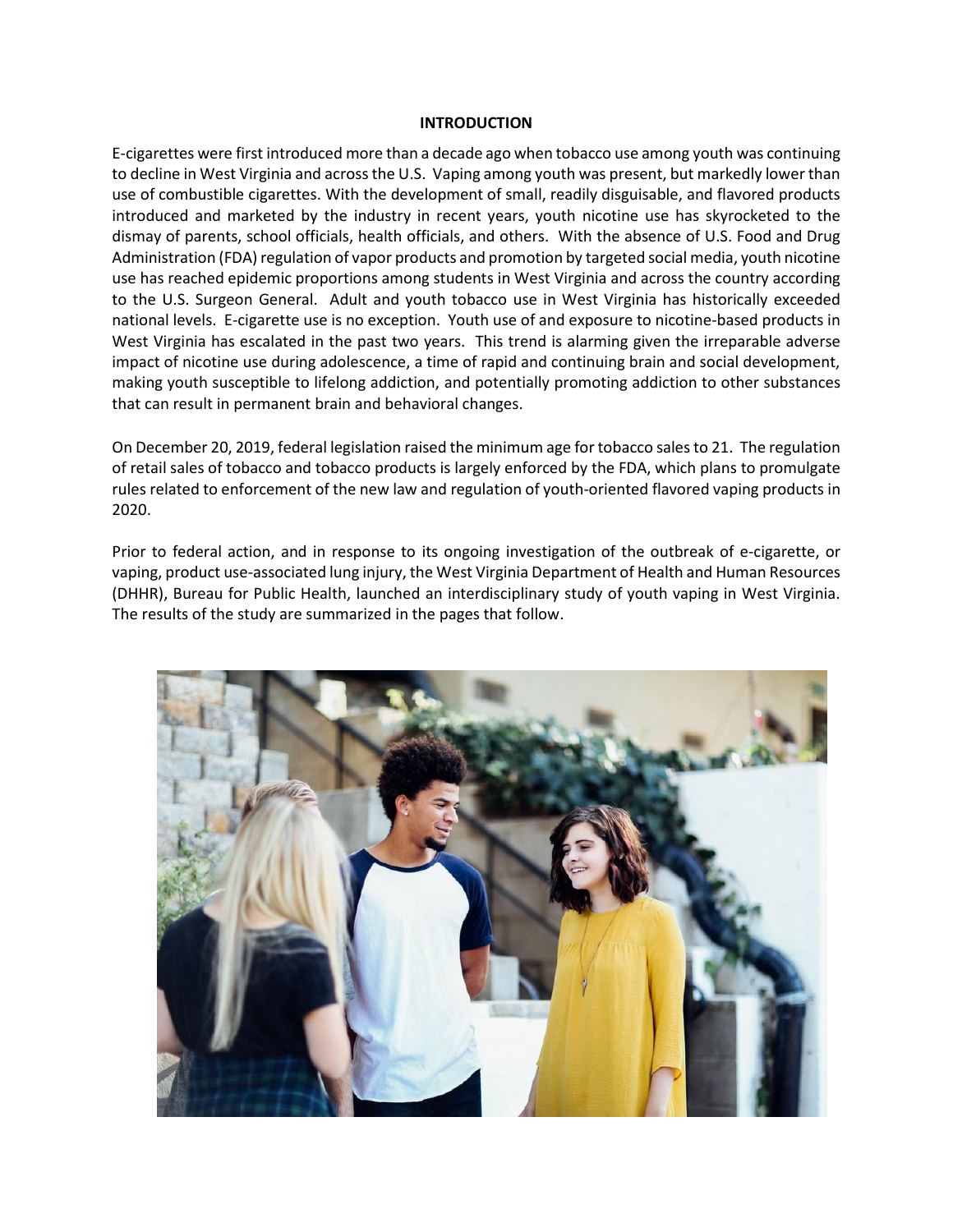#### **VAPING BY YOUTH IN WEST VIRGINIA**

- **E-cigarette use, or vaping, among youth is an epidemic in West Virginia. Vaping use rates are rising faster in West Virginia than rates across the nation. (Figure 1)**
	- More than 1 in 3 (35.7%) West Virginia high school students report current use of e-cigarettes. This is a 150% increase from 2017 to 2019 alone.<sup>1</sup>
	- In 2019, over 60% of high school students (62.4%) report having tried e-cigarettes. This is up from 44.4% in 2017.<sup>1</sup>
	- Since 2017, West Virginia high school students who report frequent use of vaping products (20+ days a month) increased by almost 440% from 3.1% to 16.7%.<sup>1</sup>
	- Nationally, 27.5% of high school students report regular use of vaping products, a 135% increase from 2017. <sup>2</sup>
	- E-cigarette use by adults is proportionally much smaller than among adolescents. In 2017, only 5.7% of adults reported currently using e-cigarettes while 26% reported using cigarettes.<sup>3</sup> Among adults, electronic cigarette use is highest among young adults – 18 to 24 years old (10.9%, 2017). Adults often use multiple forms of tobacco. In 2017, almost 40% of 18 to 24 year-olds in West Virginia reported using some form of tobacco.



**Figure 1: Trends of Current E-Cigarette Use by High School Students, U.S. and West Virginia**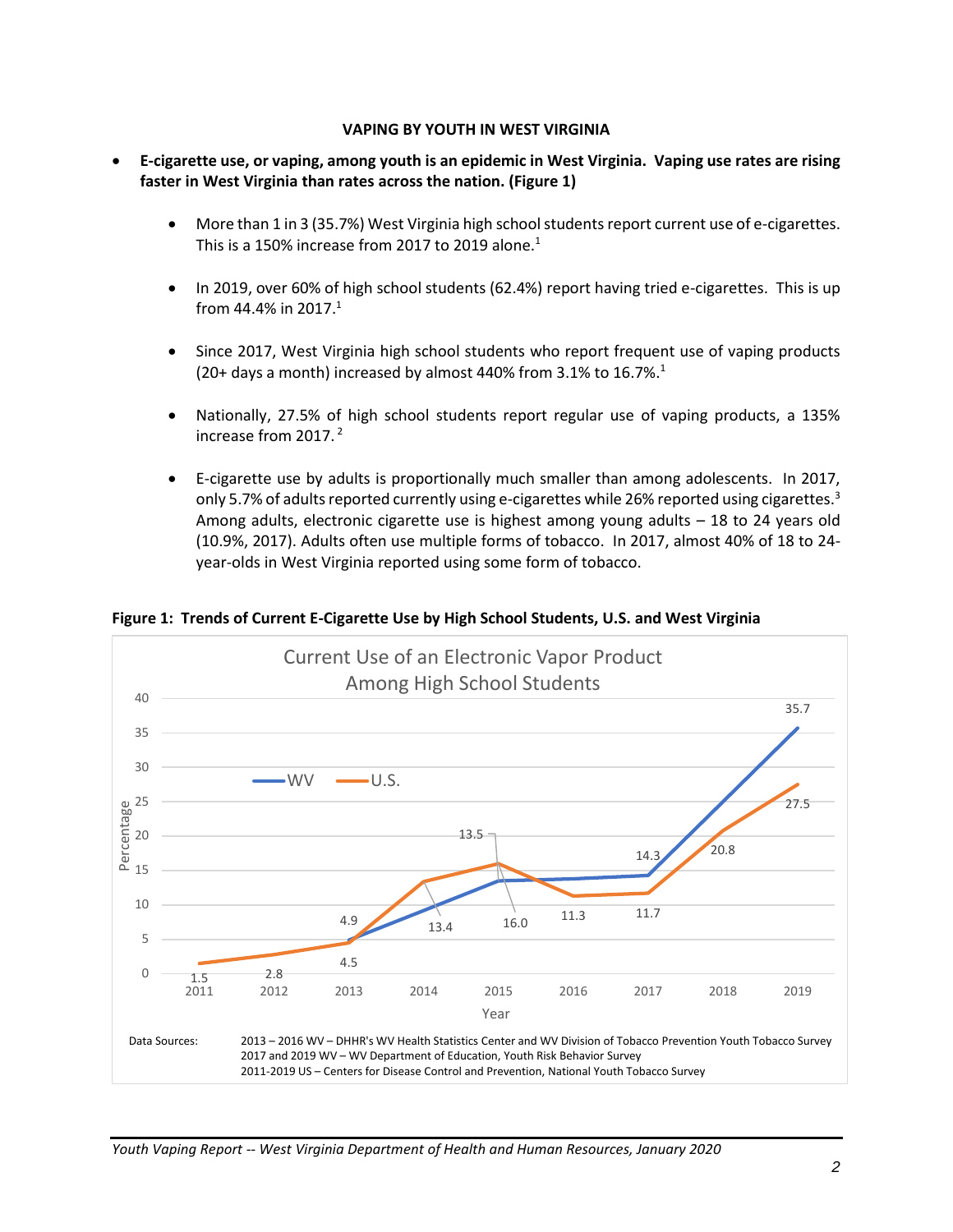- **Younger West Virginia students are using e-cigarettes as well and use is increasing. (Figure 2)**
	- More than 1 in 6 (15.3%) West Virginia middle school students are current users of electronic vapor products. This is an increase of almost 160% since 2017.<sup>1</sup>
	- Middle schoolers reporting frequent use has also increased by more than 260%, from 0.8% to 2.9%.<sup>1</sup>
	- Nationally, 10.5% of middle school students report regular use of vaping products, a 114% increase from 2017. <sup>2</sup>

2.1 4.2  $\bigcap$  5.9 15.3  $0.6$  1.1 1.1 3.9 5.3 4.3 3.8 4.9 10.5 0  $\overline{\phantom{a}}$ 4 6 8 10 12 14 16 18 2011 2012 2013 2014 2015 2016 2017 2018 2019 Percentage Year Current Use of an Electronic Vapor Product Among Middle School Students  $WV \longrightarrow U.S.$ Data Sources: 2013 – 2016 WV – WV Health Statistics Center and WV Division of Tobacco Prevention Youth Tobacco Survey 2017 and 2019 WV – WV Dept of Education, Youth Risk Behavior Survey 2011-2019 US – Centers for Disease Control and Prevention, National Youth Tobacco Survey

**Figure 2: Trends of Current E-Cigarette Use by Middle School Students, U.S. and West Virginia**

- **In general, vaping is increasing faster among females than males in West Virginia. In 2019, more females than males reported they have vaped or currently vape. Males more commonly report daily or frequent use.**
	- The percentage of high school students who have tried or use vaping products is increasing faster among females than among males in West Virginia. In 2019, more females reported vaping than males (16.1% vs 14.4%).<sup>1</sup>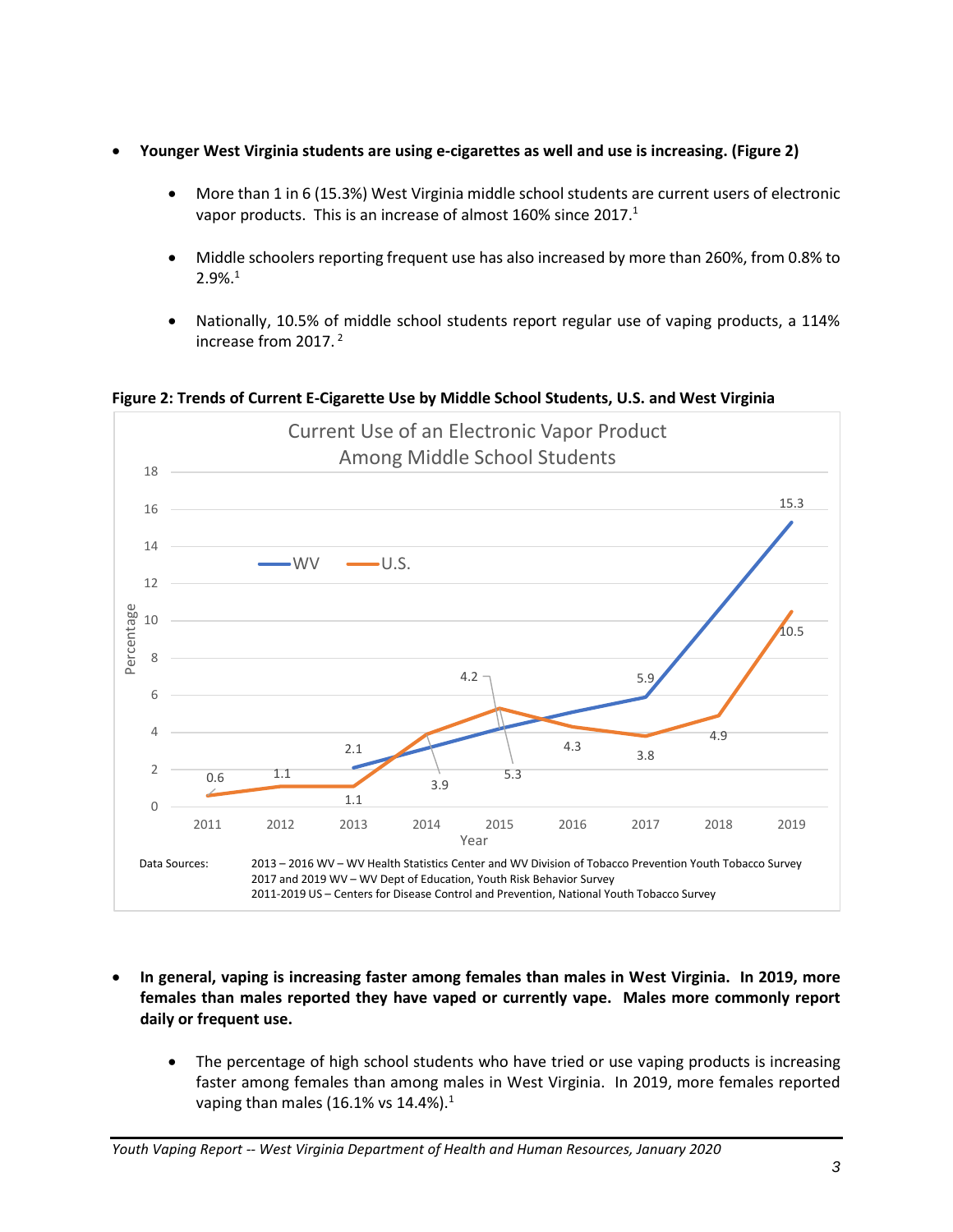- Daily or frequent use is still more common among males than females.
- **Vaping use has increased despite various school-based and community policies addressing vaping. The increases in youth vaping coincide with the rise in small, easily disguisable, and flavored electronic nicotine delivery systems (ENDS).**
	- Communities in 35 of West Virginia's 55 counties have modified their clean indoor air ordinances to include use of vaping related products.<sup>4</sup> Others are considering such ordinances.
	- Of schools surveyed:
		- o 97.6% report requiring students to take at least one class that includes tobacco use prevention curriculum.
		- $\circ$  98.9% have policies that prohibit tobacco use, and 97.6% have a specific policy against the use of vapor related products.
		- $\circ$  40% report providing tobacco use prevention information to families of students.
		- $\circ$  30% of educators report having received tobacco cessation training in the past two years and 60% report they would like to receive professional learning on tobacco use prevention.<sup>1</sup>
- **Students report obtaining e-cigarettes from various sources, most commonly from friends, but also from family, and the internet.<sup>5</sup> (Figure 3)**
	- In 2017, the most recent survey available, 56% of high school students reported obtaining vapor products from friends. Half (50%) of middle school students obtained their ecigarettes from friends. Friends are the most common source of vapor products.
	- The second most common source for high school students (19.2%) was the internet. The second most common source for middle schoolers (26%) was a family member.



*Youth Vaping Report -- West Virginia Department of Health and Human Resources, January 2020*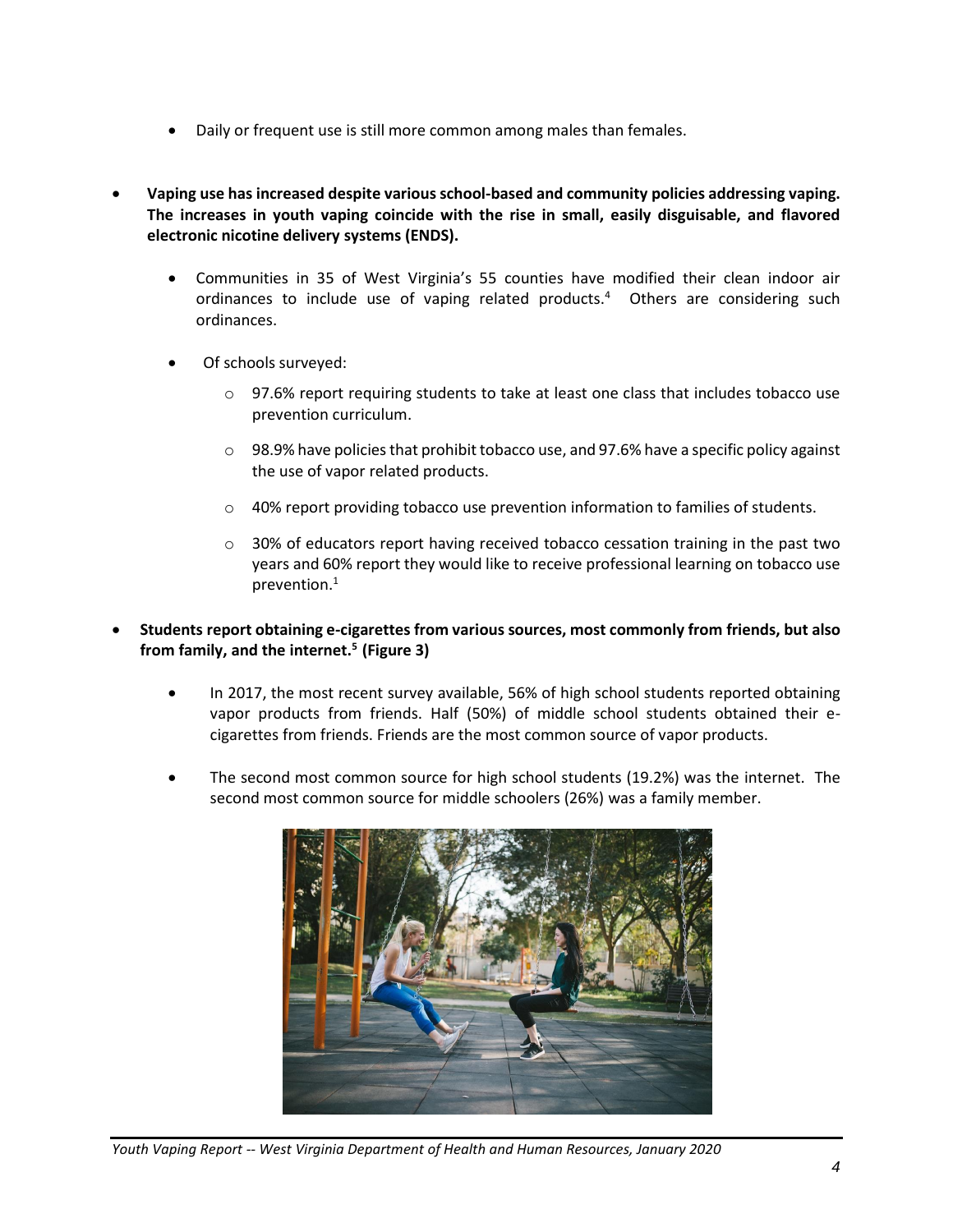



- **Youth report use of e-cigarettes for a variety of reasons, most commonly flavor; use by friends or family; and a belief that the product is safer than combustible tobacco.<sup>5</sup> (Figure 4)**
	- In 2017, more than 1 in 3 high school students who used e-cigarettes in West Virginia reported doing so because of the flavor (37%), which is the driving force behind initially trying the product. The second most common reason was friends or family use. (31%).
	- The most common reason for use among middle school students in 2017 was that friends or family used the product (41%), followed by flavor as the second most common reason (34%).
	- Both middle (19%) and high school students (25%) cite a belief that e-cigarettes are safer than combustible tobacco products as a reason for use. Many report not knowing associated health risks or even that e-cigarettes contain nicotine.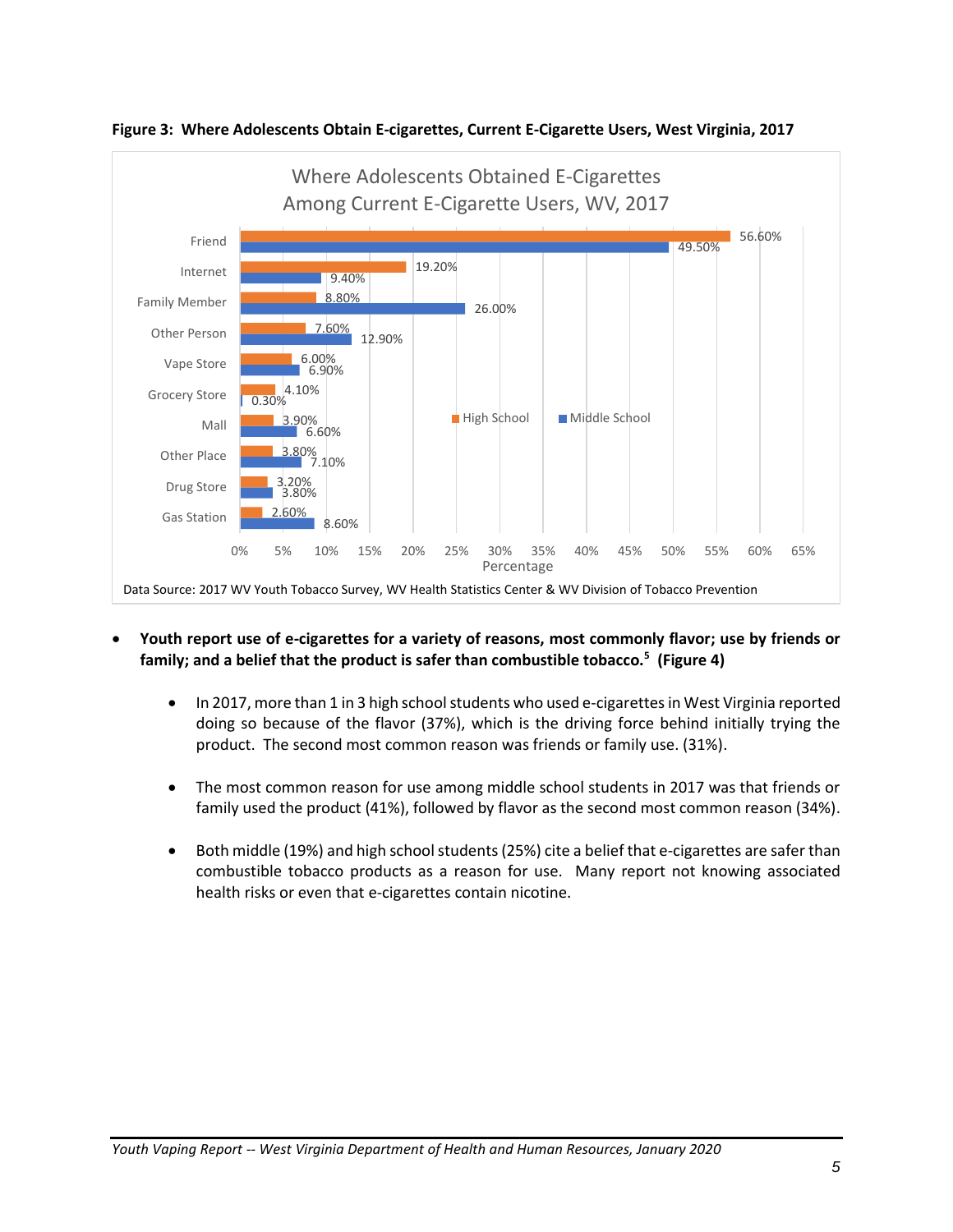

**Figure 4: Reported Reasons for Adolescent Use of E-Cigarettes, Current Users, West Virginia, 2017**

- **Many youth report that they want to stop using tobacco (all products).**
	- Over half of West Virginia high school students (53%) using tobacco report they tried to quit all tobacco products in 2019, up from 47.4% in 2017. $1$
- **E-cigarette devices, given their refillable nature, are also being used by some West Virginia youth as a new drug delivery tool for illicit drugs. 6**
	- Students have been seen in emergency departments or hospitalized in West Virginia related to vaping of synthetic cannabinoids purchased from the internet (causing seizures), heroin laced vaping cartridges (through direct exposure and through second-hand vapor exposure), and a novel synthetic phenethylamine product.
	- Vaping of tetrahydrocannabinol (THC) was seen to be a common practice among many who use e-cigarettes in the recent CDC and state investigation of the outbreak of e-cigarette, or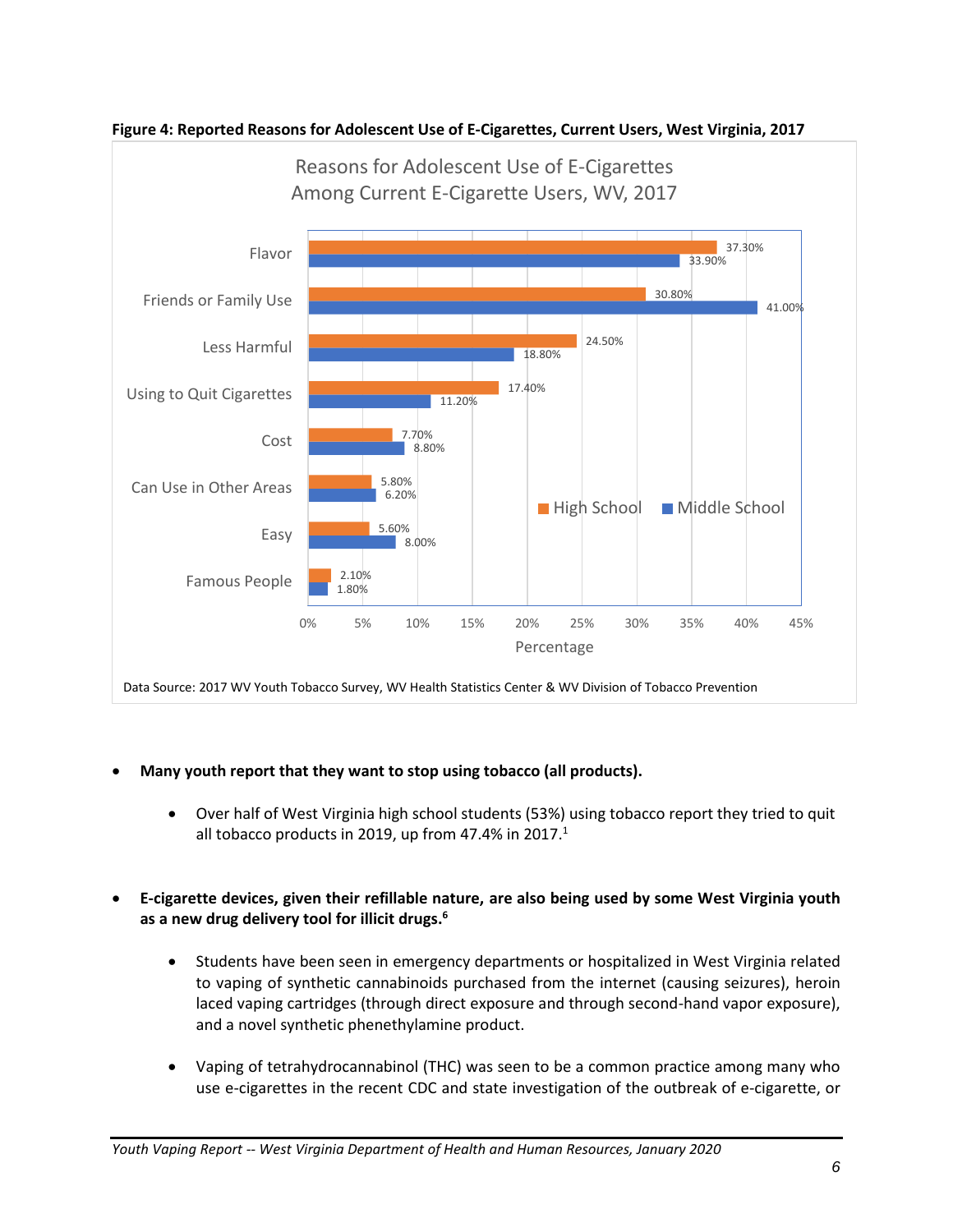vaping, product use-associated lung injury. (Additional information on the CDC investigation of the national outbreak is available at [https://www.cdc.gov/tobacco/basic\\_information/e](https://www.cdc.gov/tobacco/basic_information/e-cigarettes/severe-lung-disease.html#_blank)[cigarettes/severe-lung-disease.html.](https://www.cdc.gov/tobacco/basic_information/e-cigarettes/severe-lung-disease.html#_blank)) "Counterfeit" vaping devices specifically designed to burn THC are available for purchase on the internet or in pop-up shops and some specialty shops. THC is known to be particularly damaging to the developing brain.

#### **NICOTINE USE IN ADOLESCENCE CAN HAVE LIFELONG EFFECTS**

- Nicotine is a neuroteratogen, meaning it can cause long-term effects during critical stages in brain development. Until young adulthood (early to mid-20s), the brain has not completed its maturation. The prefrontal cortex, the area responsible for decision making and attention performance, is one of the last to mature. This makes youth more likely to experiment with e-cigarettes or other drugs and makes them more susceptible to their addictive effects. Exposure to nicotine at this stage in brain development results in permanent changes to the brain that can impact cognitive ability, mental health, and predisposition to addiction for a lifetime.<sup>7</sup>
- A review by the National Academies of Science, Engineering, and Medicine concluded that there is substantial evidence that e-cigarette use increases risk of ever using combustible tobacco cigarettes among youth and young adults.<sup>8</sup>
- Current use of e-cigarettes appears to be an independent risk factor for respiratory disease in addition to combustible tobacco smoking.<sup>9</sup>
- Other effects of chronic nicotine exposure in adolescence include diminished cognitive function, decreased attention span, greater impulsivity, and adult depression. In addition, chronic use of nicotine in adolescence results in behavioral susceptibility to later use of drugs that promote abuse.<sup>10</sup>
- Vaping creates secondary aerosols that impact others.
	- o Vaping increases airborne concentrations of particulate matter and nicotine in indoor environments.
	- $\circ$  Beyond nicotine, the characteristics of potentially toxic substances emitted from e-cigarettes are highly variable and depend on the device, liquid used, how operated, etc.

#### **WHY IS THIS A CRITICAL ISSUE FOR WEST VIRGINIA AND WEST VIRGINIA'S FUTURE?**

- No use of vaping products is safe, especially for youth or pregnant women.
- West Virginia already has some of the nation's highest tobacco use rates in the nation. West Virginia loses an estimated 4,200 West Virginians a year to tobacco-related diseases that rob the economy of more than \$1 billion. Youth vaping has created a new addiction for West Virginia's next generation with the potential to impair, if not cripple, West Virginia's future health and economy.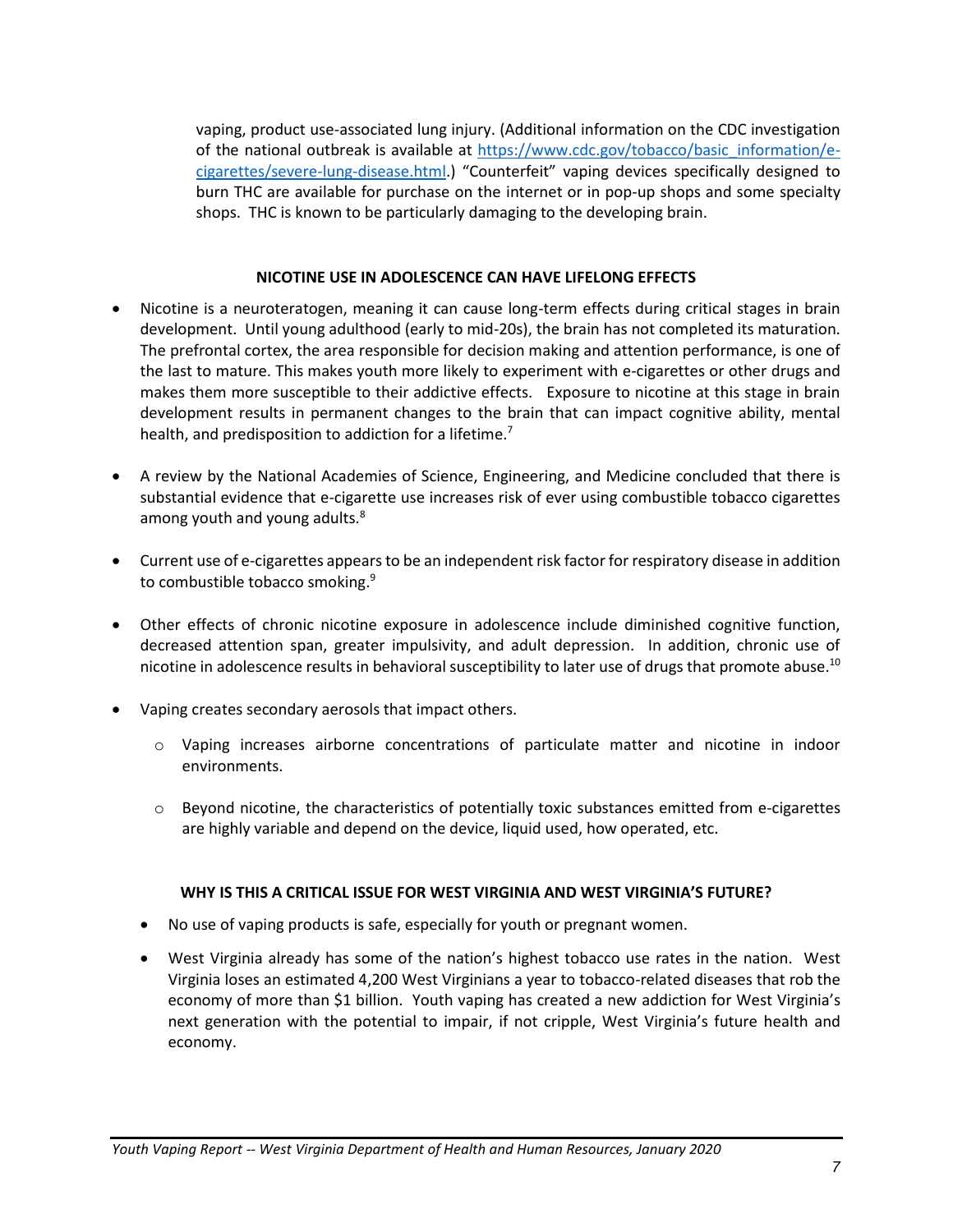- West Virginia is in the midst of a substance use epidemic involving opioids, nicotine, and the rising use of methamphetamine. Nicotine addiction at adolescence can change the brain's reward center and increase the risk of future addiction to other drugs. This creates difficult and daunting challenges for a state already dealing with a critical substance use crisis and its many secondary effects.
- In December 2018, the U.S. Surgeon General issued an advisory on e-cigarette use among youth, officially declaring e-cigarette use among youth an epidemic in the United States and calling for "*aggressive steps to protect our children from these highly potent products that risk exposing a new generation of young people to nicotine*."<sup>11</sup>

## **TOBACCO POLICY IN WEST VIRGINIA: SUMMARY OF WEST VIRGINIA'S CURRENT TAXATION, REGULATORY FRAMEWORK, PREVENTION, AND CESSATION EFFORTS**

Registration as an entity that sells tobacco and electronic vaping products is performed through the West Virginia Tax Department. There is not a full licensing or permitting system in place for tobacco retailers.

Tobacco products are taxed at a significantly higher rate than electronic vaping products in West Virginia. In July 2016, the tax on combustible cigarettes was increased in West Virginia. Taxation of e-cigarette products is complex and not on par with cigarette or other tobacco product taxes.

Although variable, West Virginia receives an estimated \$235.5 million in tobacco revenue per year (taxes and settlement funds).<sup>12</sup>

Internet sales of electronic vaping products in West Virginia is largely unregulated with regard to age restrictions.

Manufacture of electronic vaping liquids is largely unregulated in West Virginia due to a lack of FDA oversight or enforcement. FDA has signaled its intent to implement new federal regulations requiring manufacturers to register with the FDA and to apply for FDA approval of their products.

Enforcement of age-appropriate retail sales of tobacco products requires the issuance of a magistrate court citation, which can pose challenges in sanctioning businesses or corporations that sell tobacco products to children.

Enforcement of age restricted access to tobacco and electronic vaping products is performed by DHHR's Bureau for Behavioral Health in cooperation with law enforcement through retailer education and on-site inspections, under both the Substance Abuse and Mental Health Services Administration (SAMHSA) Synar program, which requires states to have and enforce laws prohibiting the sale and distribution of tobacco products to minors, and the FDA Family Smoking Prevention and Tobacco Control program.

State law currently prohibits the possession or use of tobacco and electronic vaping products on school property in most circumstances under W. Va. Code §16-9A-4 and related state policies.

In 1999, West Virginia agreed to a Tobacco Master Settlement Agreement (MSA) estimated to be worth more than \$1.8 billion over the life of the payments. However, in 2007, the state securitized the rights to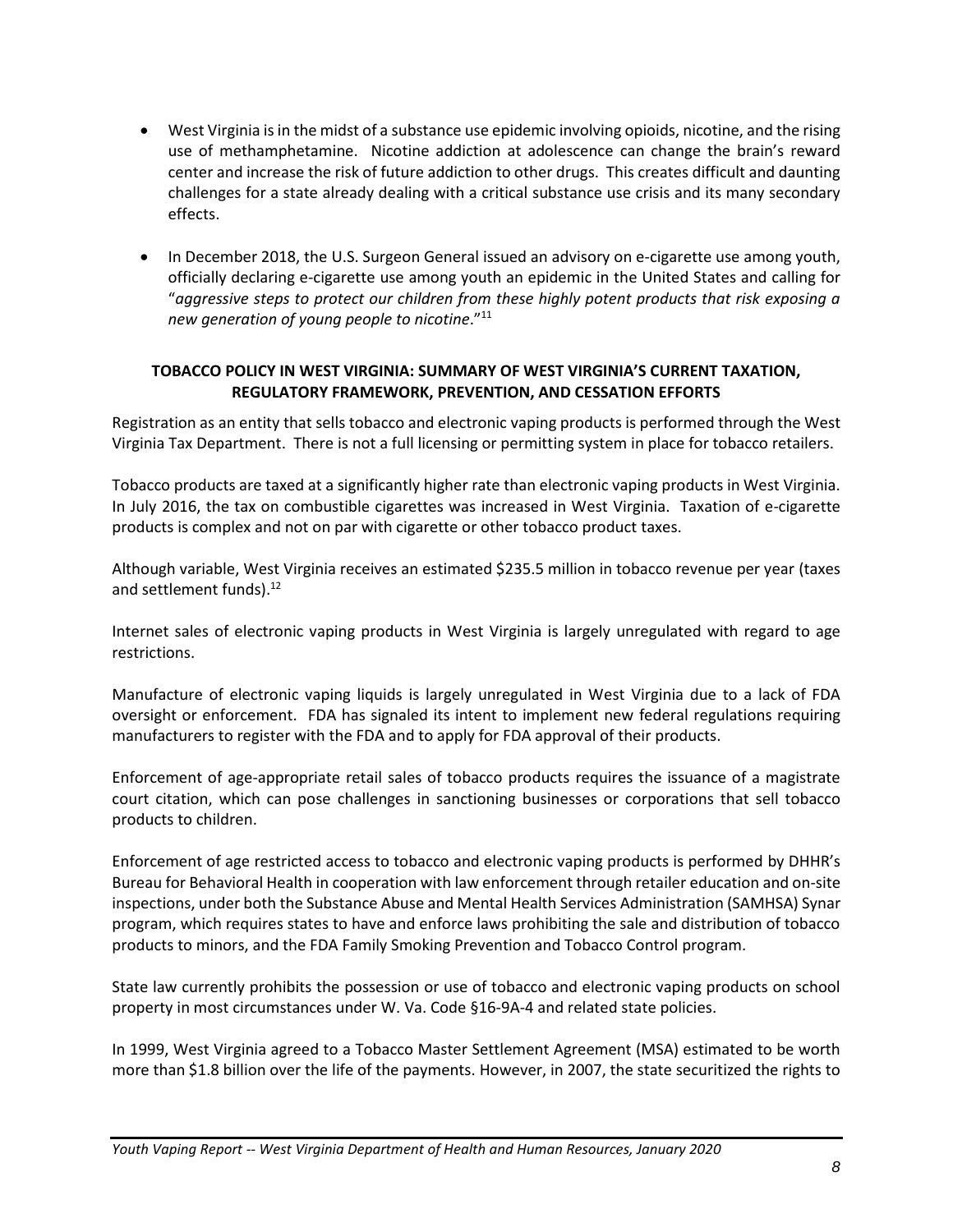those payments to bondholders for \$911 million, using more than \$800 million of that bond sale to shore up the critically underfunded Teacher's Retirement System.

West Virginia settlement-related funds are not used to support tobacco prevention or cessation. Instead, state funding has historically been used for these efforts. In recent years, due to funding and secondary staffing restrictions, tobacco prevention and cessation efforts in West Virginia have significantly diminished. Following peak state funding levels averaging \$5.65 million annually from 2002 through 2013, annual budget cuts reduced these funds to just over \$3 million by Fiscal Year (FY) 2017. In FY 2018, just as youth vaping was escalating, all state funding for prevention and cessation efforts was eliminated and remained unfunded in FY 2019. State funding was resumed in FY 2020 at \$500,000.

The tobacco industry is estimated to spend \$103.5 million annually in West Virginia on marketing (2017 estimate).<sup>11</sup> The ratio of industry marketing expenditure to state tobacco prevention expenditure is  $221:1$ ,<sup>11</sup> the 4<sup>th</sup> highest ratio in the nation.



**Figure 5: Tobacco-Related Revenue, CDC Recommended Spending, State Spending, and Industry Marketing Expenditures**

With funding declines, one of the most critical losses was a strong, community-based network of tobacco prevention and cessation specialists across the state working with schools, worksites, community organizations, etc. Using primarily federal funds, West Virginia has maintained the West Virginia Quitline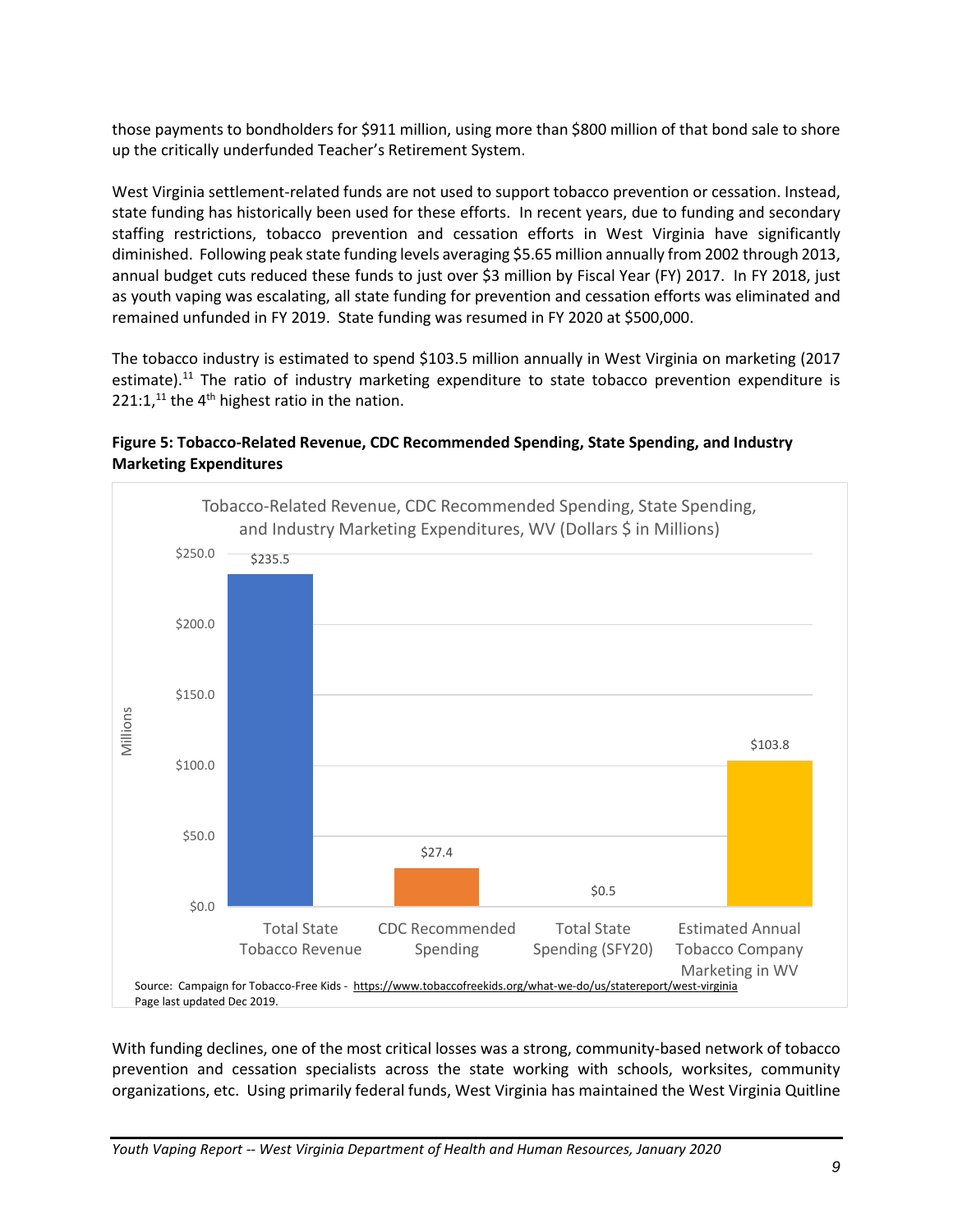and an active grass roots youth tobacco prevention effort, RAZE. Funds to support other community level prevention and cessation work have been limited.

There is significant room to strengthen efforts to address the epidemic of youth vaping in West Virginia. Most effective in redressing this challenge will be both federal and state policy changes. Implementing these is a critical opportunity to invest in both West Virginia's present and future economy and in the health and wellbeing of our next generation.

#### **POLICY RECOMMENDATIONS**

Tobacco policy changes are most effective when multi-pronged efforts are integrated into a comprehensive approach – e.g., pricing, enforcement, cessation, education, preventing youth and young adult initiation, and reducing environmental exposure. Evidence shows that this is far more effective than using any one single approach.<sup>13,14</sup>

#### **Amending West Virginia Code to Reflect New Federal Law**

1. Update West Virginia code to reflect recent changes to federal law related to tobacco and electronic cigarettes.

#### **Taxation**

- 2. Establish parity of tax treatment between tobacco and electronic vaping products by raising the tax on vaping liquids.
	- a. The excise tax on tobacco in West Virginia is presently \$1.20 per pack of 20 cigarettes (34<sup>th</sup> in the nation).
	- b. The excise tax on e-cigarettes, including pods, is 7.5 cents per milliliter of vape liquid, and has not changed since it was first implemented in 2016. This is far below parity with the cigarette tax.
	- c. In many states, taxation of e-cigarettes is calculated based upon price, readily allowing for rates more on par with taxation of cigarettes.
	- d. Such would increase clarity, decrease youth use, allow for increases in state revenue, and potentially provide a source from which to fund prevention and cessation efforts.
- 3. Address internet sales of tobacco products by enforcing age restrictions and assure appropriate taxation and collection efforts.

### **Enforcement**

- 4. Permit the issuance of administrative penalties by agency personnel and law enforcement personnel engaged in compliance activities.
	- a. Authorize the Bureau for Behavioral Health to promulgate legislative rules to impose fines against firms, corporations, or business entities that sell, give, furnish, or distribute tobacco, tobacco-derived products, alternative nicotine products, or cigarette papers to any person under the age of 21.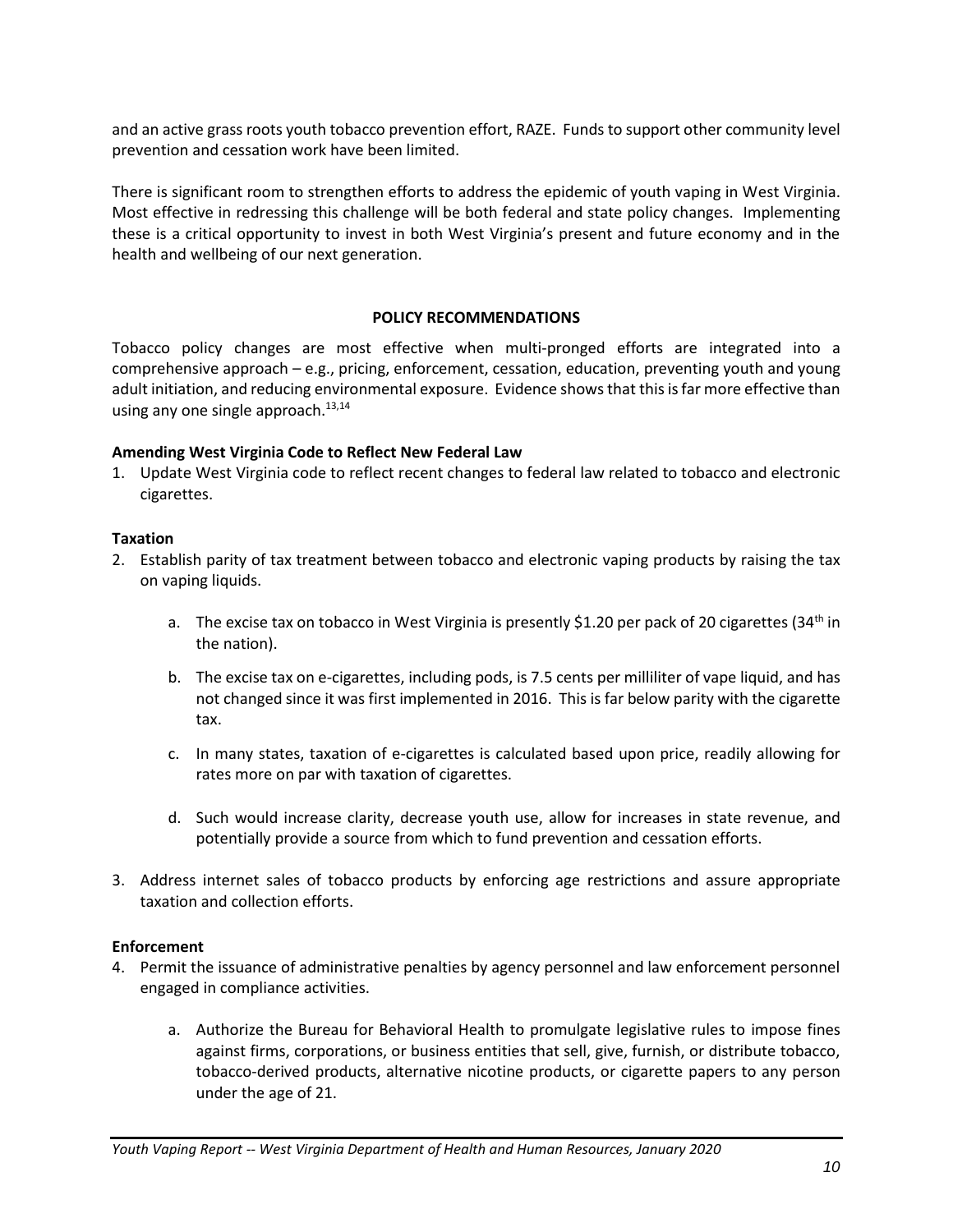- b. Authorize the Bureau for Behavioral Health to promulgate legislative rules to impose fines against firms, corporations, or business entities that make tobacco, tobacco-derived products, alternative nicotine products, or cigarette papers independently accessible by individuals under the age of 21, except for a store clerk.
- 5. Require warning information to be posted alongside any electronic vaping products in retail establishments consistent with evolving FDA regulation.

## **Youth Access**

- 6. Require checks on sales of vaping products to youth through in-person retail transactions as opposed to self-service or vending machine-facilitated sales.
	- a. Require transactional parity with other tobacco sales under FDA rules. Vaping products should not be more accessible to youth in West Virginia than combustible cigarettes and other tobacco-related products.
	- b. In person retail sales of vaping products will support retailer compliance with FDA requirements to minimize youth access and theft.
	- c. With stronger and more consistent checks against illegal youth access, it is likely that fewer youth will transition to menthol or other tobacco products, especially as FDA begins to approve and regulate flavored product manufacturing and sales.

## **Youth Prevention and Cessation**

7. Restore funding for tobacco prevention and cessation efforts.

- a. Rebuild critical infrastructure to support and expand local tobacco prevention and cessation efforts through schools, in communities, and with parents in workplaces and other venues.
- b. Consider dedication of revenue from proposed parity related tax increase on e-cigarette product sales to support prevention and cessation efforts.
- c. Strengthen school policies and implementation options related to the use and possession of tobacco and vaping products on school property by proposed amendments to W. Va. Code §16-9A-4.
- 8. Strengthen youth, parent, and community outreach and education related to youth tobacco use, especially vaping. DHHR and the West Virginia Department of Education, in partnership with applicable stakeholders, should undertake at minimum, the following:
	- a. Compile evidence-based prevention and cessation resources for use by families, schools and communities.
	- b. Make available a prevention and cessation "toolkit" of materials for use by schools and communities tailored to West Virginia.
	- c. Develop a social and other media campaign focused on addressing youth tobacco use, especially youth vaping.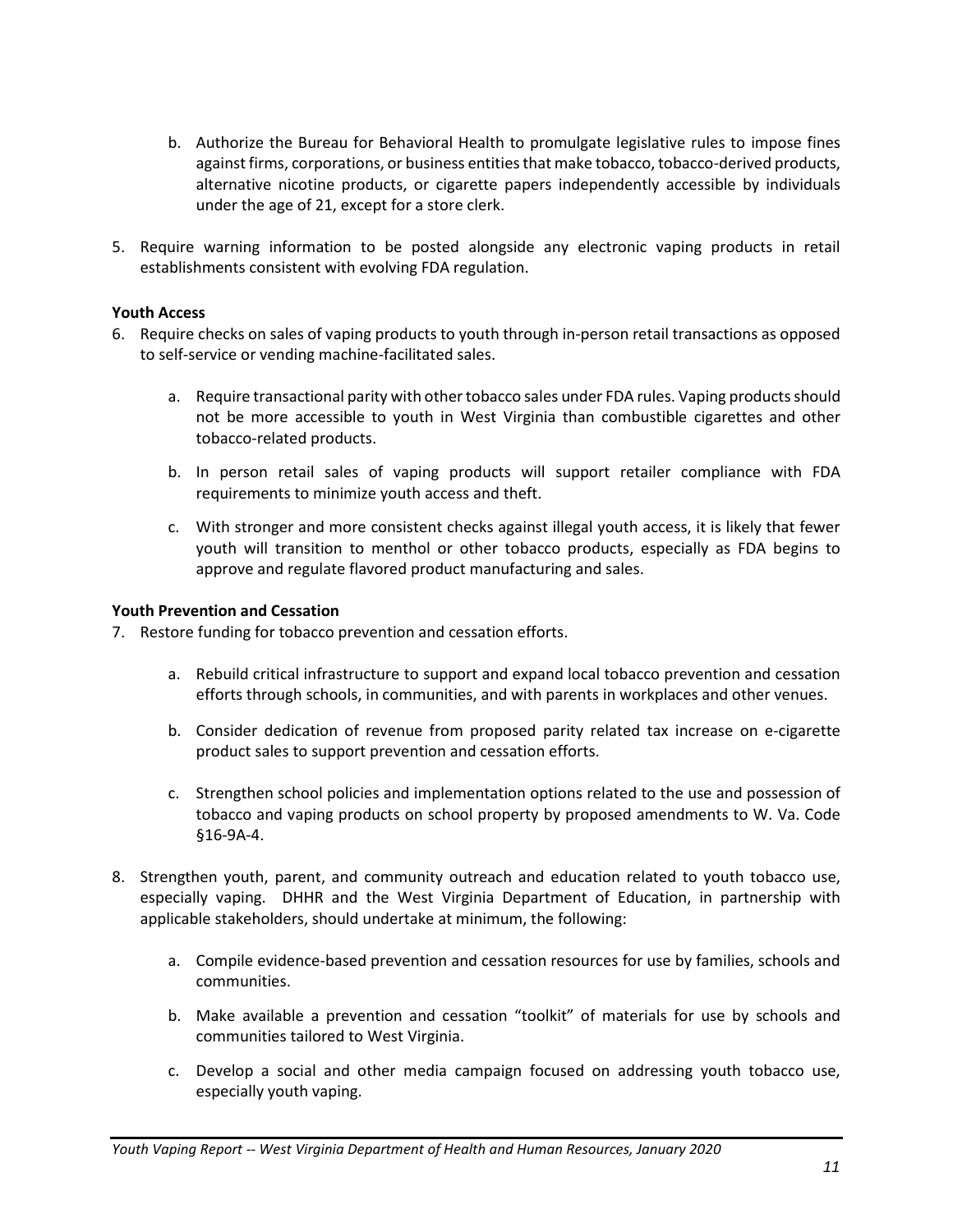9. Expand access to tobacco cessation services by assuring all insurers, both public and private, fully cover tobacco cessation services in accordance with national guidelines.



#### **ENDNOTES**

- <sup>2</sup> Centers for Disease Control and Prevention. Youth Tobacco Survey, 2019, (2019 YRBS data for US is not yet available).
- <sup>3</sup> WVDHHR, Bureau for Public Health, Health Statistics Center. Behavioral Risk Factor Surveillance System. 2017.
- <sup>4</sup> WVDHHR, Bureau for Public Health, Office of Community Health Systems and Health Promotion, Division of Tobacco Prevention.

<sup>5</sup> WVDHHR, Bureau for Public Health, Health Statistics Center in partnership with Centers for Disease Control and Prevention. Youth Tobacco Survey, WV 2017.

<sup>6</sup> WV Poison Center

<sup>7</sup> [Cold Spring Harb Perspect Med.](https://www.ncbi.nlm.nih.gov/pmc/articles/PMC3543069/) 2012 Dec; 2(12): a012120. doi: [10.1101/cshperspect.a012120](https://dx.doi.org/10.1101%2Fcshperspect.a012120)

<sup>8</sup> NASEM, Public Health Consequences of E-Cigarettes, 2018.

<sup>9</sup> Bhatta and Glantz, AJPH, Association of E-Cigarette Use with Respiratory Disease Among Adults: A Longitudinal Analysis. <https://www.sciencedirect.com/science/article/pii/S0749379719303915> accessed 12/17/19.

<sup>10</sup> Yuan M. Nicotine and the Adolescent Brain. The Journal of Physiology. May 2015.<https://doi.org/10.1113/JP270492>

<sup>11</sup> Office of the Surgeon General, "Surgeon General's Advisory on E-Cigarette Use Among Youth," December 18, 2018, <https://ecigarettes.surgeongeneral.gov/documents/surgeon-generals-advisory-on-e-cigarette-use-among-youth-2018.pdf> 12 Coalition for Tobacco Free Kids. State Report. 2018. https://www.tobaccofreekids.org/what-we-do/us/statereport accessed 01/13/2020.

<sup>13</sup> The Community Guide. Tobacco Use and Secondhand Smoke Exposure: Comprehensive Tobacco Control Programs. [https://www.thecommunityguide.org/findings/tobacco-use-and-secondhand-smoke-exposure-comprehensive-tobacco](https://www.thecommunityguide.org/findings/tobacco-use-and-secondhand-smoke-exposure-comprehensive-tobacco-control-programs)[control-programs.](https://www.thecommunityguide.org/findings/tobacco-use-and-secondhand-smoke-exposure-comprehensive-tobacco-control-programs)

<sup>14</sup> Centers for Disease Control and Prevention. Tobacco Control Interventions. What are Effective Statewide Tobacco Interventions[. https://www.cdc.gov/policy/hst/hi5/tobaccointerventions/index.html.](https://www.cdc.gov/policy/hst/hi5/tobaccointerventions/index.html) 

<sup>1</sup> WV Department of Education and Centers for Disease Control and Prevention. Youth Risk Behavior Survey, 2019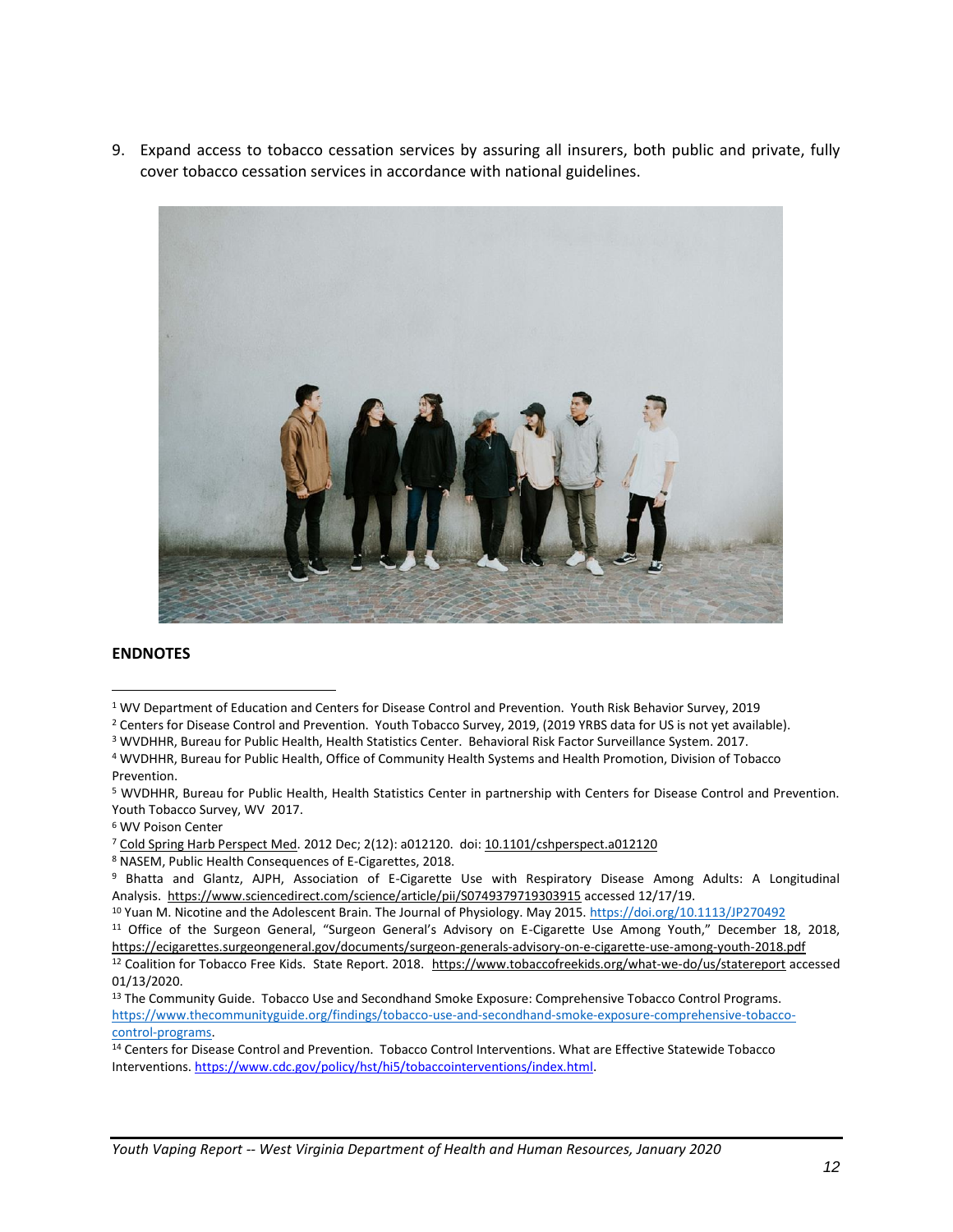## **CONTRIBUTORS**

| Data Workgroup                              |                                              |
|---------------------------------------------|----------------------------------------------|
| <b>Birgit Shanholtzer</b>                   | <b>Shannon McBee</b>                         |
| <b>Health Statistics Center</b>             | Office of Epidemiology & Prevention Services |
| DHHR / Bureau for Public Health             | DHHR / Bureau for Public Health              |
| Amber Stohr                                 | Stephen Maley, PhD                           |
| <b>WV Department of Education</b>           | Office of Epidemiology & Prevention Services |
|                                             | DHHR / Bureau for Public Health              |
| Elizabeth Scharman, Pharm.D., DABAT, BCPS,  | Diane Gross                                  |
| <b>FAACT</b>                                | Monongalia County Health Department          |
| <b>WV Poison Control Center</b>             |                                              |
| <b>Bruce Adkins</b>                         | Gary Thompson                                |
| Office of Community Health Systems & Health | DHHR / Bureau for Public Health              |
| Promotion                                   |                                              |
| DHHR / Bureau for Public Health             |                                              |
| Matthew Izzo                                | Tonya Chaney                                 |
| Office of the Chief Medical Examiner        | Cabell-Huntington Health Department          |
| DHHR / Bureau for Public Health             |                                              |
| Kimberly Thomas                             | <b>Heather Tolley</b>                        |
| Cabell-Huntington Health Department         | Office of Community Health Systems & Health  |
|                                             | Promotion                                    |
|                                             | DHHR / Bureau for Public Health              |

| <b>Policy Workgroup</b>                                       |                                                          |  |
|---------------------------------------------------------------|----------------------------------------------------------|--|
| Judy Vallandingham<br>Office of Environmental Health Services | Ravi Parker<br>Office of Maternal, Child & Family Health |  |
| DHHR / Bureau for Public Health                               | DHHR / Bureau for Public Health                          |  |
| Sarah Lawver                                                  | Jason Metzger                                            |  |
| American Lung Association, WV                                 | DHHR / Bureau for Behavioral Health                      |  |
| Carrie Brainard                                               | Michael Folio                                            |  |
| Mid-Ohio Valley Health Department                             | DHHR Office of General Counsel                           |  |
| <b>Britt Ludwig</b>                                           | Christopher Clark                                        |  |
| DHHR / Bureau for Public Health                               | Center for Local Health                                  |  |
|                                                               | DHHR / Bureau for Public Health                          |  |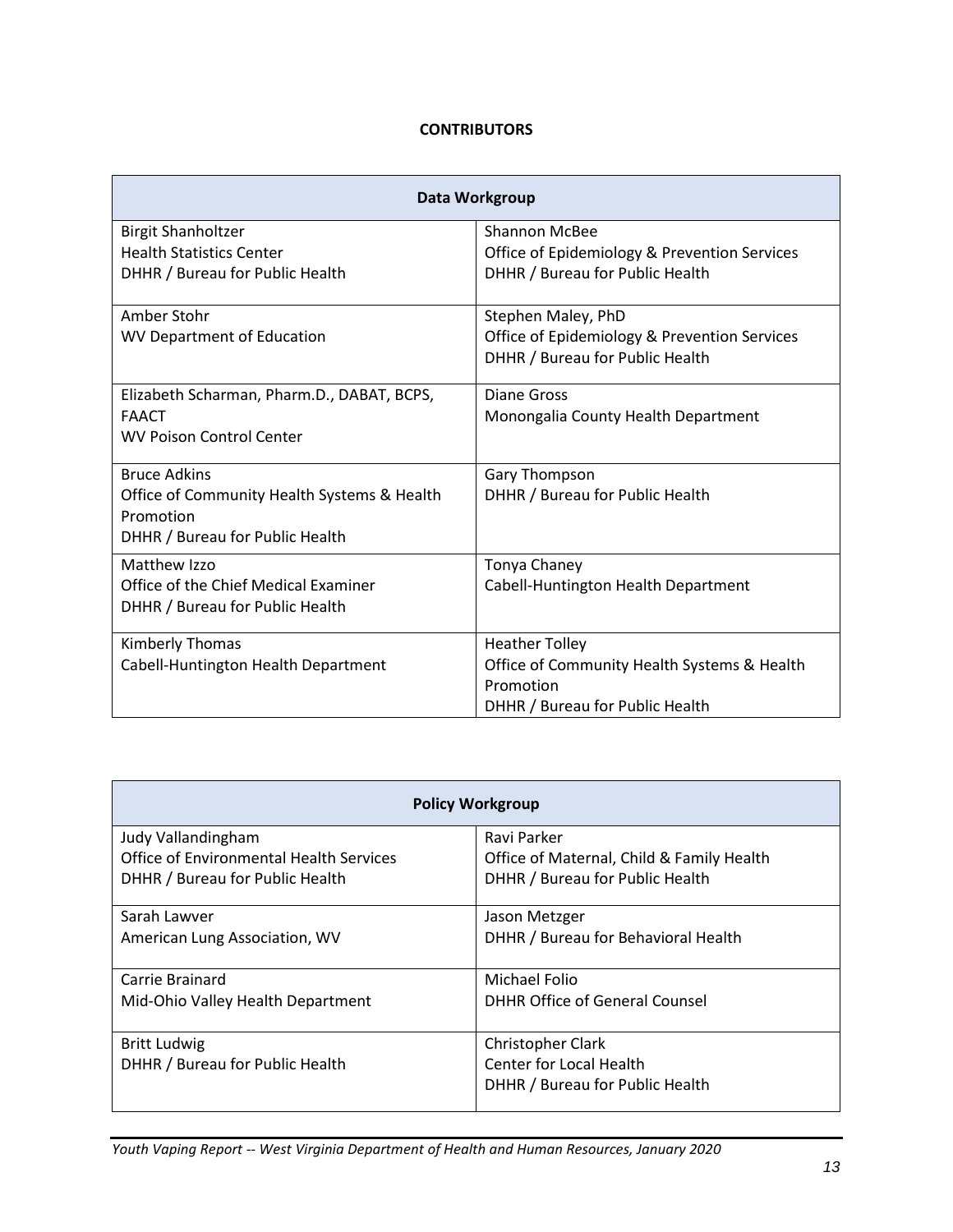| Teresa Mills<br>Cabell-Huntington Health Department                                                                  | <b>Bruce Adkins</b><br>Office of Community Health Systems & Health<br>Promotion<br>DHHR / Bureau for Public Health |
|----------------------------------------------------------------------------------------------------------------------|--------------------------------------------------------------------------------------------------------------------|
| <b>Heather Tolley</b><br>Office of Community Health Systems & Health<br>Promotion<br>DHHR / Bureau for Public Health |                                                                                                                    |

| <b>Enforcement Workgroup</b>        |                                             |
|-------------------------------------|---------------------------------------------|
| <b>Brock Jarrett</b>                | Yolanda Sowards                             |
| <b>Office of Medical Cannabis</b>   | Appalachia HIDTA                            |
| DHHR / Bureau for Public Health     |                                             |
| <b>Randal Stickley</b>              | Mike Smith                                  |
| Harrison County Sheriff's Office    | <b>WV State Police</b>                      |
| Patty Hughes                        | <b>Bruce Adkins</b>                         |
| DHHR / Bureau for Behavioral Health | Office of Community Health Systems & Health |
| Synar                               | Promotion                                   |
|                                     | DHHR / Bureau for Public Health             |
| Beatrice "Biddy" Bostic             | James Kerrigan                              |
| DHHR / Bureau for Behavioral Health | Office of Community Health Systems & Health |
| Synar                               | Promotion                                   |
|                                     | DHHR / Bureau for Public Health             |
| Andrew J. Root                      | Walt Ivey                                   |
| Mineral County Health Department    | DHHR / Bureau for Public Health             |
|                                     |                                             |
|                                     |                                             |

| <b>Cessation Workgroup</b>                  |                                           |  |
|---------------------------------------------|-------------------------------------------|--|
| James Kerrigan                              | Patty McGrew                              |  |
| Office of Community Health Systems & Health | Office of Maternal, Child & Family Health |  |
| Promotion                                   | DHHR / Bureau for Public Health           |  |
| DHHR / Bureau for Public Health             |                                           |  |